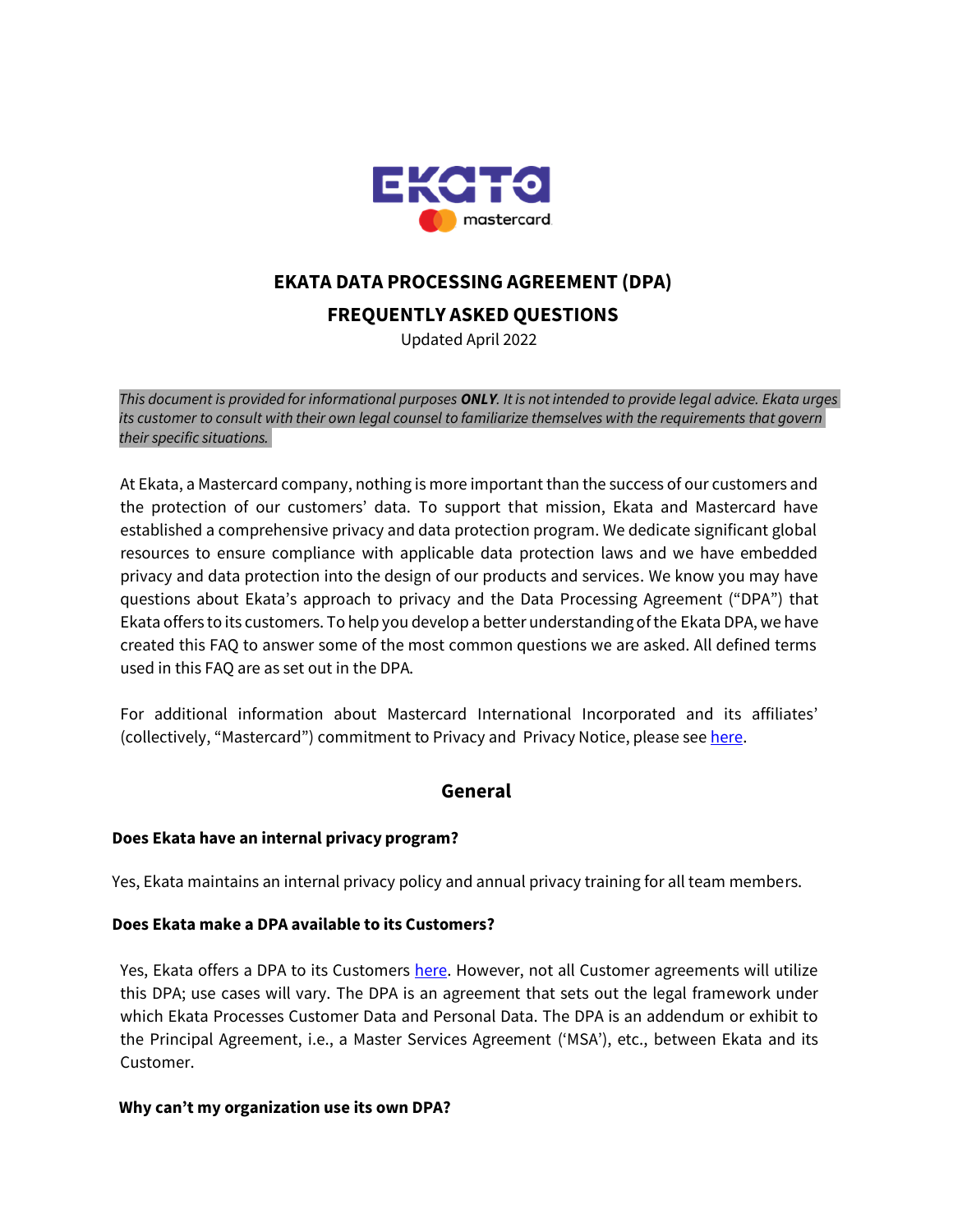The Ekata DPA is specific to Ekata's multi-tenant services and covers our processes in relation to these. For example, the DPA covers our processes around privacy-related notifications, audits, certifications, security measures, and sub-processing activities, all of which are aligned to the way in which Ekata's services and its multi-tenant infrastructure work. The Ekata DPA is also drafted to seamlessly interoperate with the MSA and other relevant Ekata and Mastercard agreements.

## **What is the scope of the DPA?**

The covers Customers globally and sets out relevant legal obligations and commitments related to the processing of Customer Data and Personal Data. For ease of reference, it uses certain terminology from specific privacy and data protection laws, e.g., "Controller" and "Processor" from the European Union's General Data Protection Regulation ("GDPR") which are recognized globally.The DPA also includes a specific addendum to address the California Consumer Privacy Act ("CCPA"). There may be other addenda added to the DPA, as privacy regulations continue to evolve globally.

## **Does the DPA apply to my organization if we don't have offices in Europe?**

Yes, the majority of the DPA applies to Customers regardless of their connection to the European Economic Area ("EEA"), Switzerland and the United Kingdom ("UK") (together, "Europe"). Most of the commitments in the DPA stem from general privacy requirements in all data protection laws globally and are not specific to European laws.

#### **What are Ekata and the Customer's respective roles under the DPA?**

Ekata acts as the Controller with respect to Personal Data submitted by Customers to Ekata's services. The Customer either acts as a Controller or a Processor of such Personal Data. This is set out in Section 2 ("Roles of the Parties") of the DPA.

#### **Why does Ekata need to be a Controller under the DPA?**

Ekata must control the purposes of means of the processing of Customer Data to support the ongoing improvement of Mastercard's ta products and enable full capability to return more consistent, reliable results for our customers.

# **Data Subject Requests**

## **How does Ekata handle requests from Data Subjects?**

Ekata responds to Data Subject requests to exercise rights granted to Data Subjects under EU Data Protection law and CCPA, as applicable.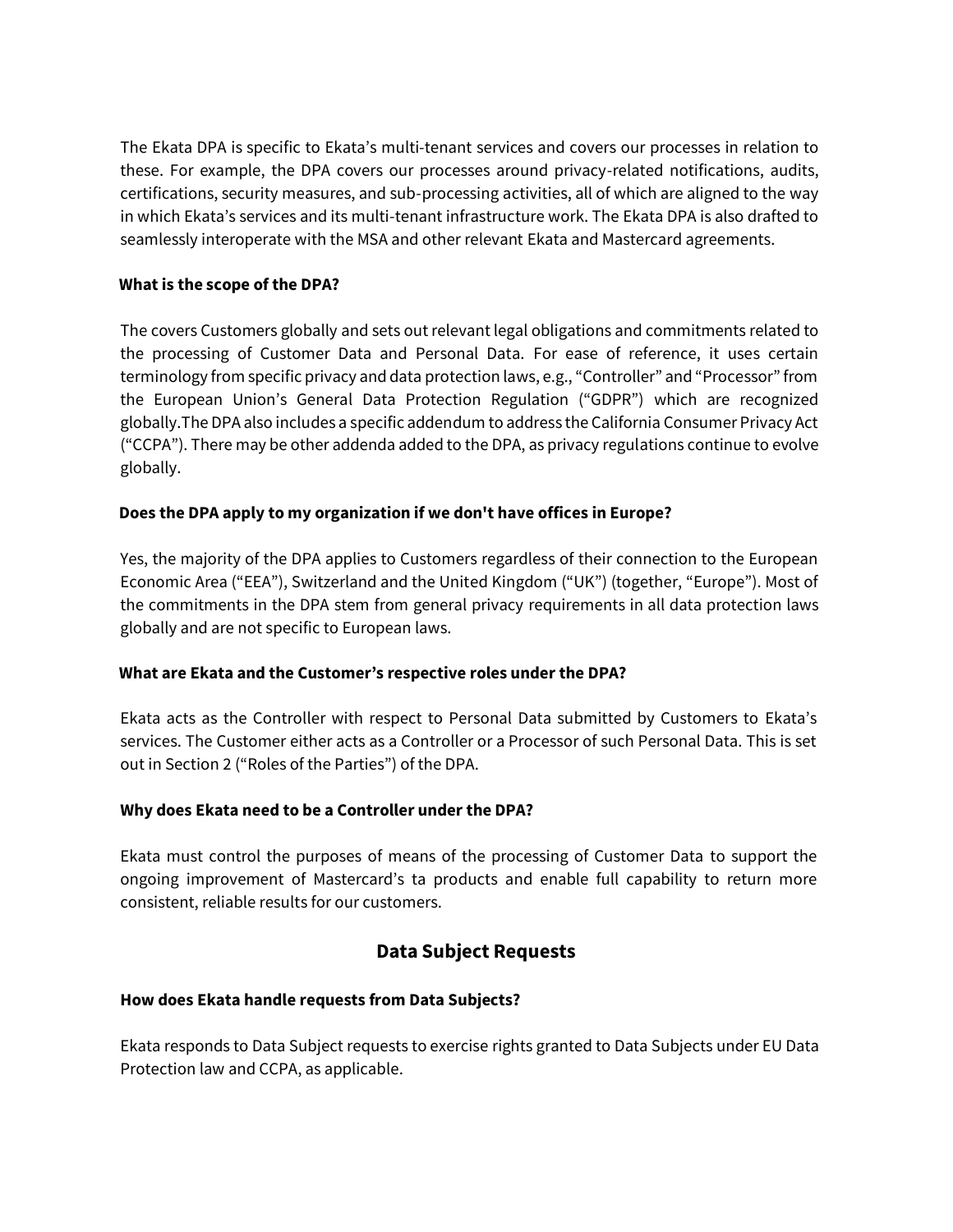## **Sub-processors**

#### **Does Ekata use Sub-processors?**

An effective and efficient performance of Ekata's services requires the use of Sub-processors. These Sub-processors can include Affiliates of Mastercard, Ekata, and/or other third parties such as vendors or service providers. Ekata's use of Sub-processors may require the transfer of Customer Data to Sub-processors for purposes like hosting Customer Data, providing customer support, and ensuring the services are functioning properly.

# **Technical and Organizational Measures**

#### **What security measures are in place to protect Customer Data?**

Ekata maintains appropriate technical and organizational measures to protect Customer Data. Please also see Ekata's dedicated [Security page](https://ekata.com/security-and-privacy/#Security) detailing our compliance certifications and approach to security, or Annex 1 to the DPA.

# **Security Breach Notification**

#### **How would Ekata notify its Customers in the event of a Personal Data Breach?**

Ekata maintains security incident management policies and procedures, which are described in the applicable Security FAQ (available [here\)](https://content.ekata.com/rs/756-OJA-475/images/Ekata_Standalone_C2C_Global_Customer_DPA_Feb182022.pdf). In Section 9.1 of the DPA (available here) Ekata commits to notify Customers without undue delay after becoming aware of a Personal Data Breach.

If your organization is impacted by a security breach, your organization's Security Contact(s) will be notified. Steps on how to create and maintain your Security Contact List are available [here](https://help.salesforce.com/s/articleView?id=000349483&type=1)

# **European Data Transfers**

#### **What is a transfer mechanism under EU Data Protection Law?**

Under EU Data Protection Law, Personal Data cannot be transferred outside of Europe unless (i) the importing country has been deemed adequate by the relevant governmental body; or (ii) the data exporter has appropriate safeguards in place to ensure that the Personal Data transferred is subject to an adequate level of data protection. The "appropriate safeguards" include transfer mechanisms such as standard data protection clauses (i.e., the Standard Contractual Clauses) and binding corporate rules.

#### **Which transfer mechanisms does Ekata offer in its DPA?**